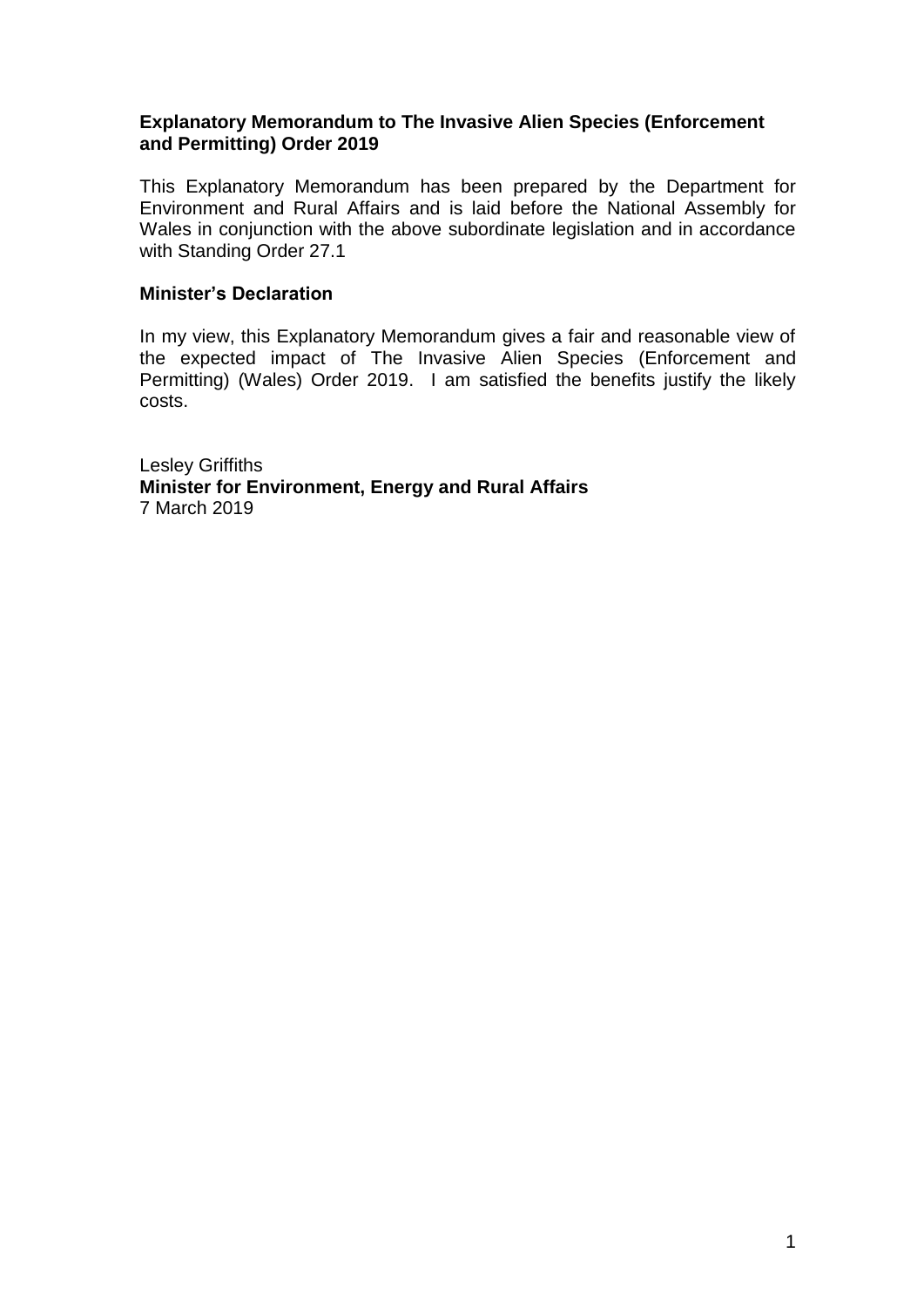# **PART 1**

## **1. Description**

This Invasive Alien Species (Enforcement and Permitting) Order 2019 ("the Order") provides enforcement provisions, prescribes offences and penalties. It also introduces the permitting and licensing provisions needed to comply with the requirements of EU Regulation No 1143/2014 on the prevention and management of the introduction and spread of invasive alien species ("the EU Regulation").

### **2. Matters of special interest to the Constitutional and Legislative Affairs Committee**

This instrument is being made on a composite basis with the Secretary of State for DEFRA. As well as introducing enforcement provisions, prescribing the offences and penalties needed to comply with the requirements of the EU Regulation, the Order amends earlier England and Wales legislation (the Wildlife and Countryside Act 1981 ("the WCA 1981")). The policy approach to controlling invasive alien species in Wales and England is aligned as invasive alien species do not recognise borders. A composite SI, which applies simultaneously throughout Wales and England will assist with a consistent enforcement approach, and accessibility and understanding for members of the public and others.

The Animal and Plant Health Agency (APHA) currently delivers statutory functions in Wales (such as inspections and enforcement), on behalf of the Welsh Ministers, through a Concordat arrangement. A single Order will ensure that statutory functions under it are exercised in a consistent manner across England and Wales by APHA inspectors.

Section 80(1) GOWA 2006 provides that an EU obligation of the United Kingdom is also an obligation of the Welsh Ministers if and to the extent that the obligation could be implemented (or enabled to be implemented) or complied with by the exercise by the Welsh Ministers of any of their functions.

The Order is made using the powers designated to the Welsh Ministers under section 2(2) of the European Communities Act 1972 ("the ECA 1972"). The Welsh Ministers may rely on their power under section 2(2) of the ECA 1972, by way of their designation for those purposes, in relation to the prevention and remedy of environmental damage<sup>1</sup>, in order to implement the substantive requirements of the IAS Regulation in relation to Wales.

In addition, devolved powers under section 22 of the Wildlife and Countryside Act 1981 may be used to, by order add or remove any animal or plant on the IAS Regulation list, from schedule 9 of the Wildlife and Countryside Act 1981.

<sup>1</sup>  $1$  S.I. 2014/1890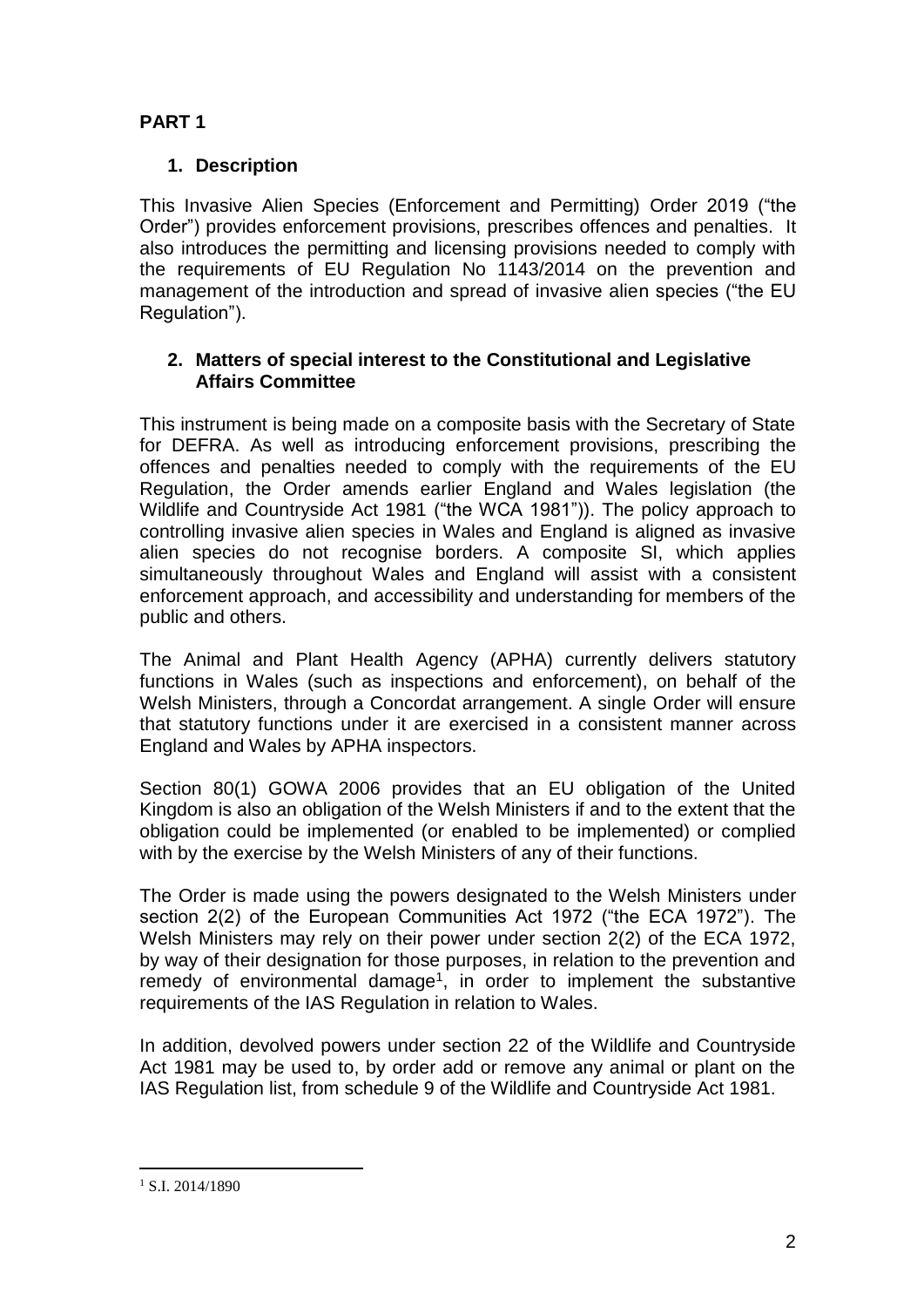The Order is subject to the negative resolution procedure in the National Assembly for Wales and in the UK Parliament. This is deemed the appropriate procedure because section 2(2) of the ECA 1972 offers a choice between negative and affirmative procedures. The negative procedure will be used in this case as the discretion of the Welsh Ministers to make the required provisions is limited due to the need to give effect to the provisions of the EU Regulation. Moreover the exercise of powers under section 22 of the WCA 1981 is subject to annulment by the motion of the Assembly (negative procedure).

As this Order will be subject to UK Parliamentary scrutiny, it is not considered reasonably practicable for this instrument to be made or laid bilingually. The instrument is not amending earlier bi-lingual legislation.

## **3. Legislative background**

The EU Regulation creates a list of species of Union concern whose adverse impacts are such that they require coordinated action across the EU. It applies strict restrictions on these species so they cannot be imported, kept, bred, transported, sold, used or exchanged, allowed to reproduce, or be grown, cultivated, or released into the environment. There are currently 49 species listed under the Regulation. The EU Regulation will be converted into UK law when we exit the EU.

The EU Regulation places a duty on Member States to "lay down the provisions on penalties applicable to infringements of the EU Regulation" and to "take all the necessary measures to ensure that they are applied". The Welsh Ministers therefore make the Order to fulfil that duty by providing enforcement provisions, prescribing the offences and penalties and introducing permitting and licensing provisions. The Order also contains a number of consequential amendments and provisions to resolve/remove overlaps between existing domestic legislation and the controls set out in the EU Regulation.

This Order does not relate to withdrawal from the European Union. However, the Order contains known operability issues at the time of laying, including the need to ensure consistency with the parent EU Regulation which was corrected by The Invasive Non-native Species (Amendment etc.) (EU Exit) Regulations 2019. It is planned these operability issues will be corrected by means of a separate operability SI.

<https://www.legislation.gov.uk/ukdsi/2019/9780111176269/contents>

## **4. Extent and Territorial Application**

This Order applies to England and Wales. The provisions also extend to Scotland and Northern Ireland in so far as – a) they relate to controls on import into and export from the United Kingdom; b) they relate to the offshore marine area; or c) they apply in relation to the provisions mention in a) and b).

## **5. Purpose and intended effect of the legislation**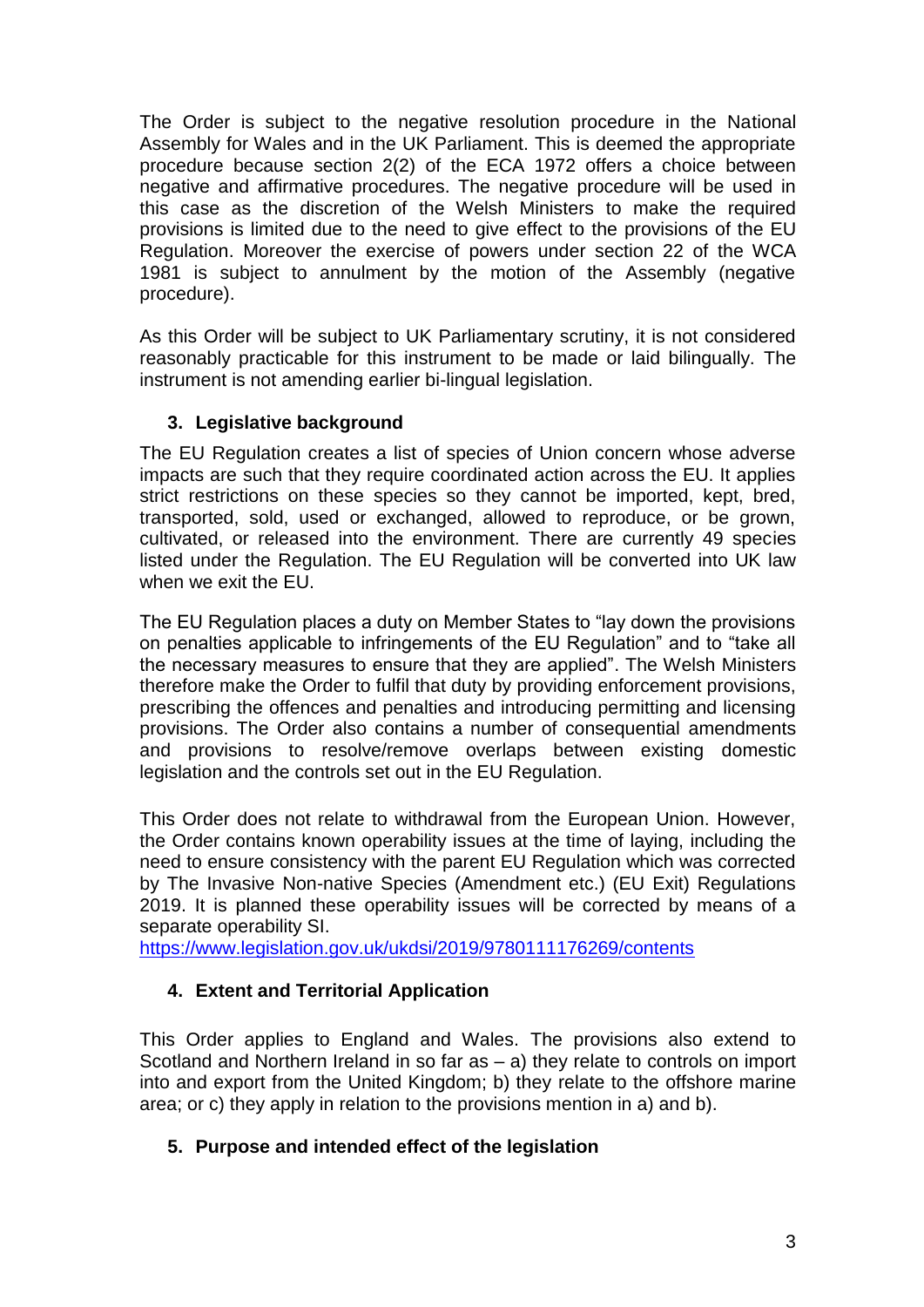Invasive alien species challenge the survival of our rarest species, and damage some of our most sensitive ecosystems. The impacts of invasive alien species on our domestic and global biodiversity are severe and growing, and are estimated to cost the GB economy more than £1.7 billion per year. This cost is due to their effects across a wide range of industries and networks, from farming, to the building industry, and national waterways. They include threats to our natural ecosystems and crop pollinators from incursions of species such as the Asian Hornet, which is one of the 49 species listed under the regulation.

The Nature Recovery Plan sets out how the Welsh Government is committed to continue to improve biosecurity, including in respect to plant health and invasive non-native species. The introduction of invasive species, pests and diseases is leading to adverse impacts on native species and habitats and on productive capacity. The Welsh Government, in collaboration with DEFRA, is committed to improving biosecurity standards to minimise disease risk and spread of disease. The UK was instrumental in developing the EU Regulation, and the Order is required in order to meet Welsh Ministers' obligations to implement EU law and to ensure the EU Regulation is effectively enforced.

Part 1 of the Order sets out introductory provisions concerning commencement, extent, application and interpretation. The coming in to force date for this Order is 1 October 2019. This date has been chosen to allow for public consultation on management measures. This is a requirement under the EU Regulation, and as such is required before licences pertaining to management measure actions can be offered under the Order.

Part 2 contains criminal offences, which include breach of the main restrictions in the EU Regulation as well as ancillary offences, for example relating to false statements, attempts, and obstruction. It also contains provisions relating to offences by bodies corporate and partnerships. The Order reproduces a small number of existing offences contained in the Wildlife and Countryside Act 1981 that are dis-applied by Part 9 of the Order. The criminal offences are intended to back up the civil penalties regime contained in Part 6 of, and Schedule 3 to the Order. These take account of the views of stakeholders who responded to the England and Wales joint consultation. Criminal penalties will act as a major deterrent to potential offenders, and give regulators another option to enforce the most serious breaches.

Parts 3 and 4 contain defences and penalties respectively. Penalties are set to be consistent with similar penalties contained in existing legislation relating to wildlife crime and invasive non-native species. Welsh Government considers that the penalties set out in this Order should be set at a consistent level with existing penalties in the Wildlife and Countryside Act 1981 (see sections 14 and 14ZA). A summary conviction therefore carries maximum imprisonment of 6 months, a fine or both. Conviction on indictment carries a maximum imprisonment of 2 years, a fine (not exceeding the statutory maximum in Scotland or Northern Ireland) or both.

Part 5 contains enforcement powers available to enforcement officers and designated customs officials who will enforce the Order.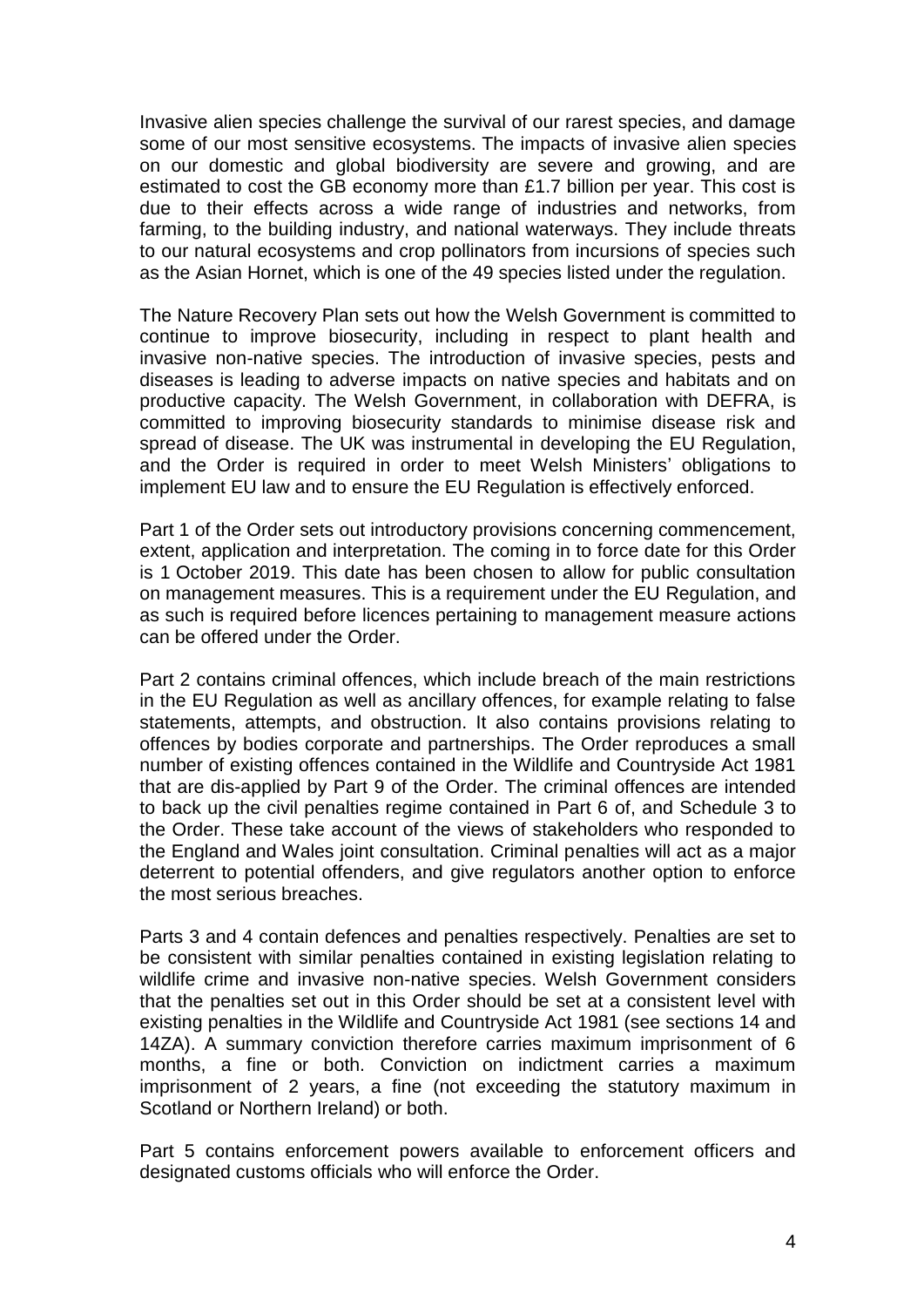The Order provides powers for an enforcement officer to enter premises without a warrant, on strict justification, where there are grounds for suspicion that a specimen is being kept on those premises. Entry without a warrant in this way must take place at a reasonable time. Entry to private dwellings is only permitted with a warrant from a justice of the peace (sheriff or summary sheriff in Scotland or lay magistrate in Northern Ireland). Notice must be given before entry, whether under warrant or not, unless one of the listed exceptions applies.

The Order also ensures that the EU Regulation is effectively enforced at the UK border. It makes provisions for live specimens of invasive species to be seized at the UK border by Border Force officials. The Order contains provisions on cost recovery by our regulatory bodies, including the Police, for costs involved with dealing with animals and plants seized under the Order.

Part 6 provides for civil sanctions, the detailed provisions for which are set out in Schedule 3. These are broadly based on powers contained in Regulatory Enforcement and Sanctions Act 2008. Civil sanctions allow for a proportionate response to minor/accidental breaches, with the added deterrent of criminal sanctions available as a last resort for habitual/gross breaches of the prohibitions. The suite of sanctions available to the regulator consists of compliance, restoration and stop notices, fixed and variable monetary penalties, as well as the ability to accept third party undertaking and enforcement undertakings. There are provisions which allow regulators to recover their costs incurred when imposing civil sanctions, in order to facilitate effective action.

Part 7 and Part 8 contain permitting and licensing provisions respectively. Permits, which will be issued by the Animal and Plant Health Agency, and by the Centre for Environment and Aquaculture Science, provide for import, keeping and breeding (but not for sale or release) of specimens, for the purposes of research, ex-situ conservation or the production and use of products for the advancement of human health. Permits may also be granted in exceptional circumstances for reasons of compelling public interest, following the procedure set out in Article 9 of the EU Regulation. Specimens covered by a permit must be kept in contained holding. Licences, which will be issued by Natural England for England and the Natural Resources Body for Wales for Wales. The list of purposes for which such licences can be granted is limited, in order to meet the requirements of the EU Regulation.

Part 9 concerns related domestic legislation, making changes where existing provisions overlap with the controls set out in the EU Regulation. Of particular note are the amendments to the Wildlife and Countryside Act 1981 (contained in Part 1 of Schedule 4). These amendments remove the species of Union concern from the ambit of the provisions relating to invasive non-native species in sections 14 and 14ZA of the 1981 Act. This is to make the legislation more functional for enforcement purposes, bringing all the offences relating to invasive alien species into one instrument.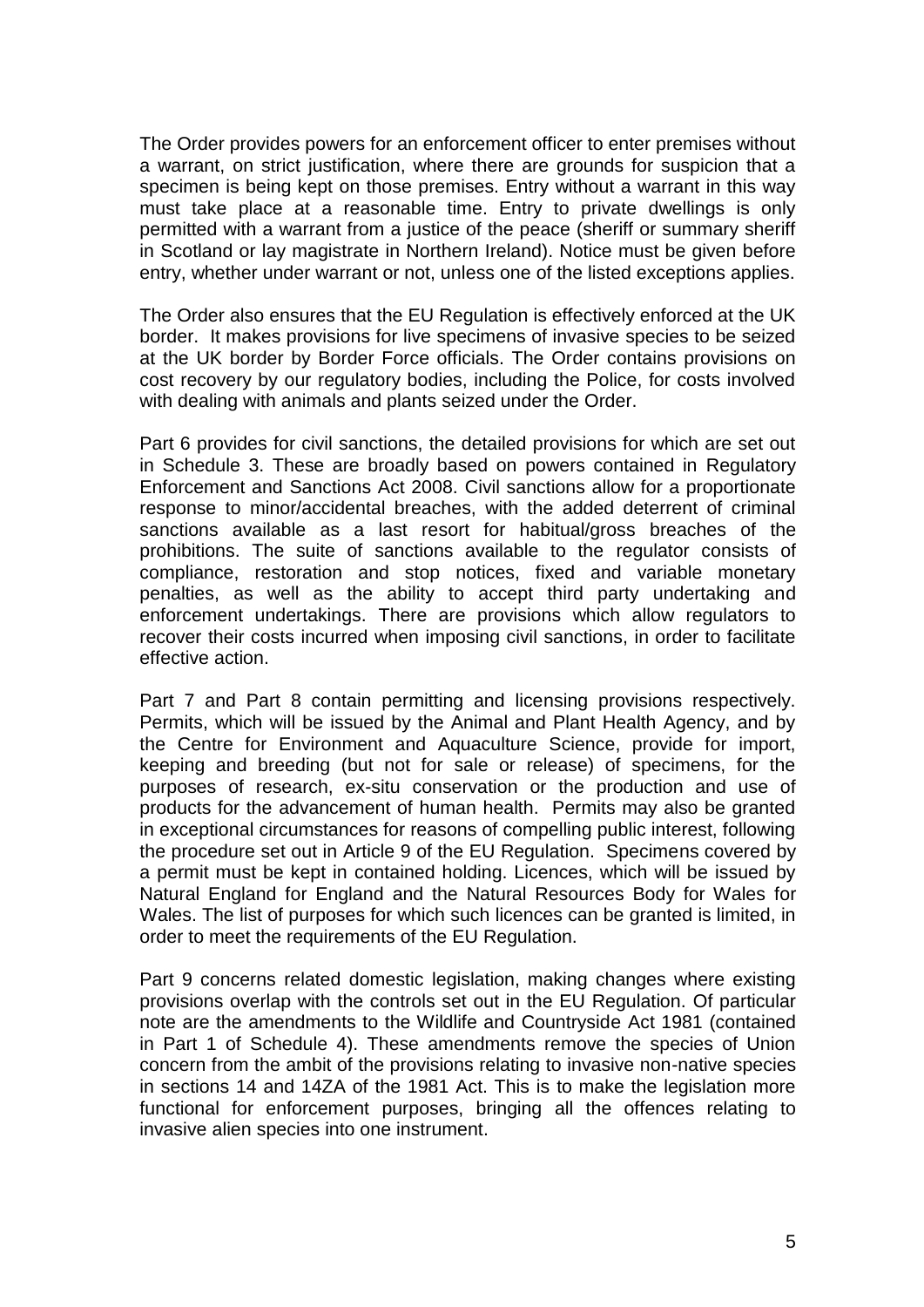Schedule 9A of the 1981 Act, which relates to species control agreements and orders has been amended. This is to ensure these tools can be used for all species of Union concern including widely-spread invasive species.

Part 10 sets out the arrangements for review in England only. This relates to a requirement in the UK Government under their Better Regulation scheme. There is no equivalent programme in Wales.

## **6. Consultation**

Details of consultation undertaken are included in the Regulatory Impact Assessment below.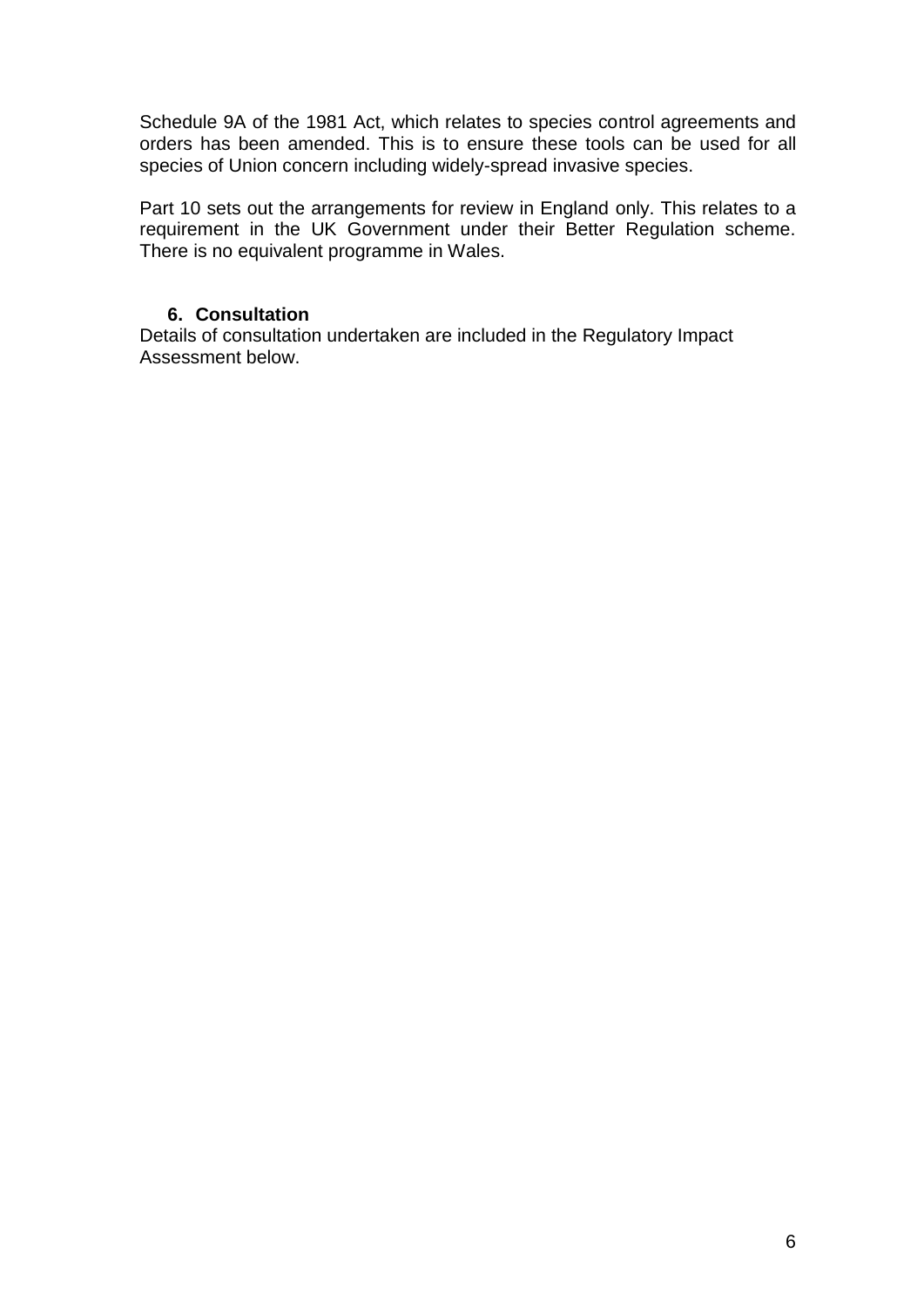## **PART 2 – REGULATORY IMPACT ASSESSMENT**

#### **Options**

#### Option 0

**Do nothing.** No statutory action taken to introduce the provisions on penalties applicable to infringements of EU Regulation 1143/2014 on the prevention and management of the introduction and spread of invasive alien species ("the EU Regulation").

#### Option 1

**Introduce civil penalties.** Under this option, civil sanctions would be introduced to on penalties applicable to infringements of EU Regulation.

#### Option 2

**Introduce civil and criminal penalties -** Under this option, civil and criminal sanctions would be introduced on penalties applicable to infringements of EU Regulation. This is the preferred option.

### **7. Costs and benefits**

#### **Background**

It is widely accepted that Invasive Alien Species (IAS) are one of the greatest threats to biodiversity across the globe. IAS, also known as Invasive Non-native Species (INNS), damage our environment, the economy, our health and the way we live. INNS have been estimated to cost the British economy more than £1.7 billion pounds annually, affecting farming, horticultural transport, construction, recreation, aquaculture and utilities.

Regulation (EU) No. 1143/2014 on the prevention and management of the introduction and spread of invasive alien species ("the EU Regulation") came into force on 1 January 2015. The aim of the EU Regulation is to prevent, minimise or mitigate the adverse impact of the introduction and spread of invasive non-native species within the European Union.

A core provision of the EU Regulation is the creation of a list of species of Union concern which are those species whose adverse impact is such that they require coordinated action at an EU level. The list currently contains 49 species some of which are currently present in the UK. The Regulation applies strict restrictions on these species so they cannot be intentionally imported, kept, bred, transported, sold, used or exchanged, allowed to reproduce, grown or cultivated, or released into the environment. The Regulation requires Member States to introduce a system of penalties and sanctions to enforce these prohibitions.

The Invasive Non-native Species (Amendment ETC.) (EU Exit) Regulations 2019 ensure that legislation relating to the prevention and management of the introduction and spread of invasive non-native species remains operable after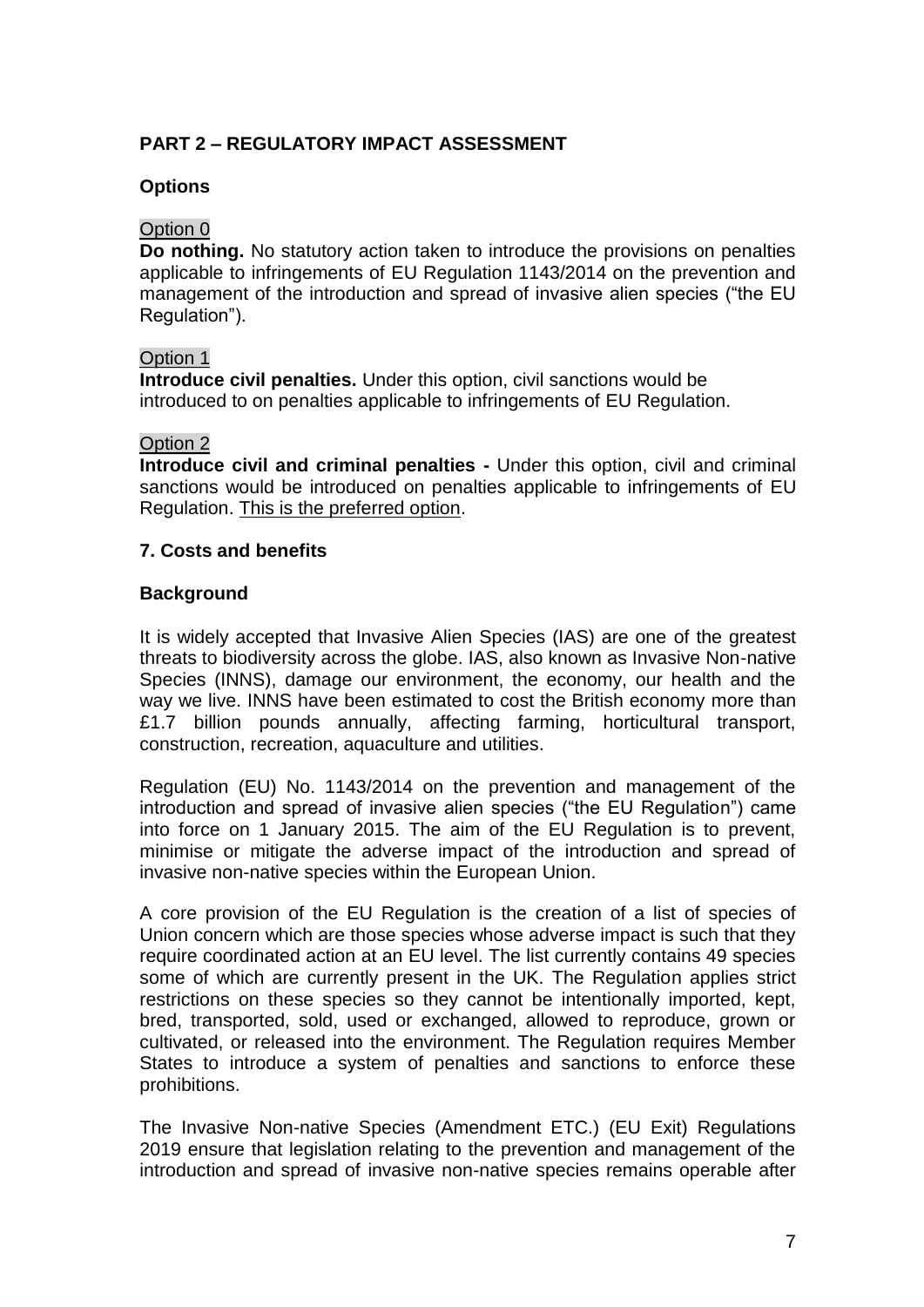we leave the EU and that the strict protections that are in place for these species are maintained.

This Order provides enforcement provisions, prescribes offences and penalties and introduces the permitting and licensing provisions needed to comply with the requirements of the EU Regulation.

#### Option 0

**Do nothing.** No statutory action taken to introduce the provisions on penalties applicable to infringements of EU Regulation 1143/2014 on the prevention and management of the introduction and spread of invasive alien species ("the EU Regulation").

Benefits: No significant benefits identified.

Costs: No significant reduction in the costs of dealing with INNS, currently estimated to cost the British economy at least £1.7 billion pounds annually.

Conclusions: The EU requires all Member States to introduce a domestic enforcement and permitting regulation to support the EU Regulation. Failure to do so could lead to infraction proceedings and risk us not realising the potential benefits associated with the regulatory regime. This is not considered a valid option.

#### Option 1

**Introduce civil penalties.** Under this option, civil sanctions would be introduced applicable to infringements of EU Regulation.

Benefits: The presumption will be that civil sanctions should be used except for the most serious of breaches. Civil sanctions allow for a proportionate response to minor/accidental breaches. The suite of sanctions available to the Regulator consists of compliance, restoration and stop notices, fixed and variable monetary penalties, as well as the ability to accept third party undertaking and enforcement undertakings. There are provisions which allow regulators to recover their costs incurred when imposing civil sanctions, in order to facilitate effective action.

Costs: The existence of the civil sanctions regime within the Order will impact on stakeholders in three ways:

- Familiarisation (first year only)
- Applying for permits and licences (ongoing)
- Enforcement costs

#### Familiarisation

Stakeholders who trade in, or keep plants and animals (such as plant nurseries, zoos or animal sanctuaries) will be affected as they will need to familiarise themselves with the new penalty regime. Included in this group are a handful of organisations who would seek to trade in or import the restricted species, but would only be allowed to do so under limited terms of a permit. The Welsh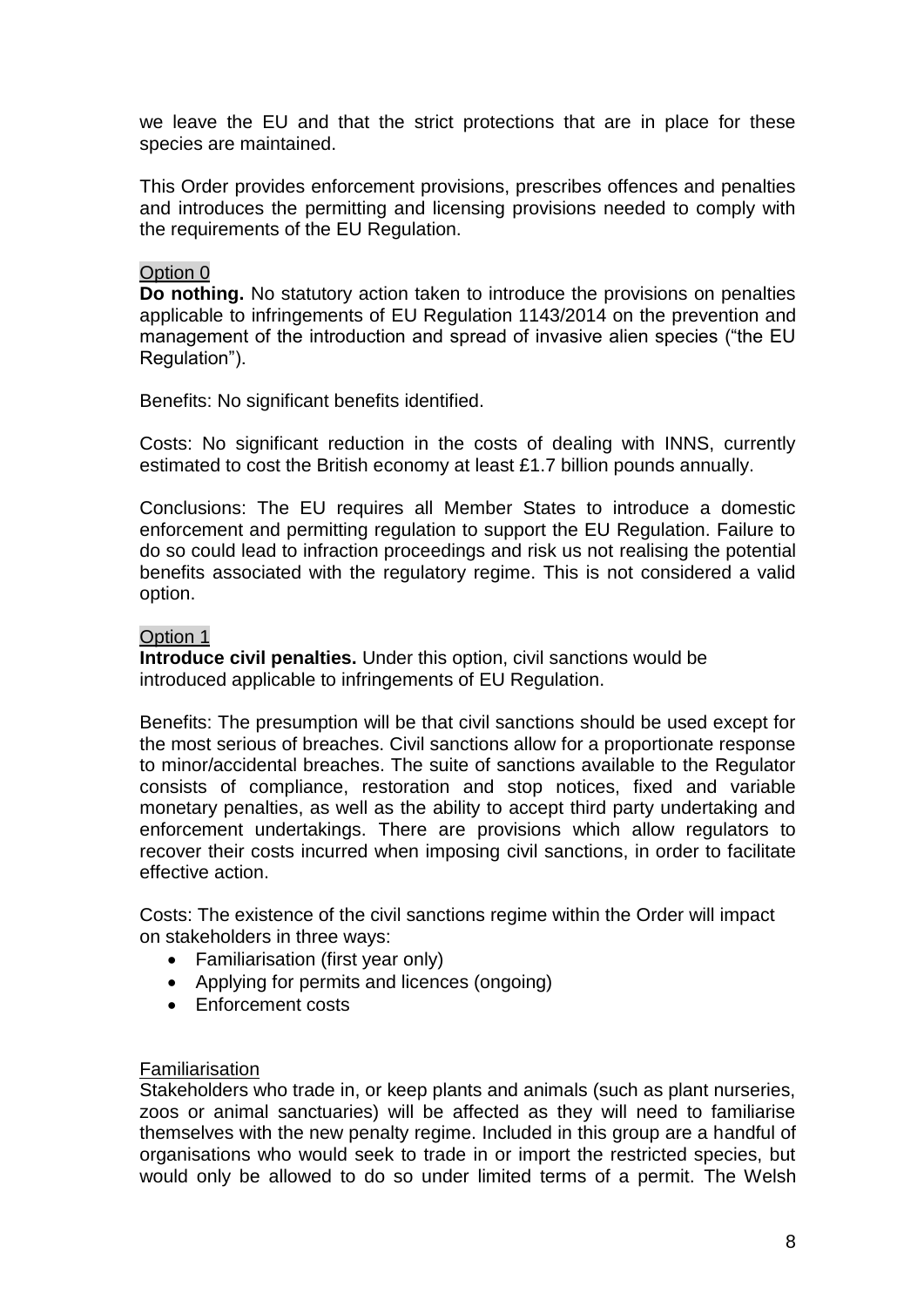Government with other UK administrations have updated an existing FAQ document for UK stakeholders regarding the requirements of the EU Regulation. It now additionally reflects the requirements of the Order and will help stakeholders in the familiarisation process.

A number of assumptions are used to estimate the overall impact on businesses of familiarisation with the new regime.

Data from the Inter-Departmental Business Register (IDBR)<sup>2</sup> has been used to estimate the population of affected businesses in Wales. Table 1 gives the relevant types of business activity, together with the population of those businesses in Wales.

| <b>Activity (SIC)</b>                                                                                                            | <b>Number of</b><br>businesses |
|----------------------------------------------------------------------------------------------------------------------------------|--------------------------------|
| Retail sale of flowers, plants, seeds, fertilisers, pet animals<br>and pet food in specialised stores (4776)                     | 290                            |
| Freshwater and marine aquaculture (0322 and 0321)                                                                                | 20                             |
| Agents involved in the sale of agricultural raw materials, live<br>animals, textile raw materials and semi-finished goods (4611) | 55                             |
| Wholesale of grain, unmanufactured tobacco, seeds and<br>animal feeds (4621)                                                     | 60                             |
| Wholesale of flowers and plants (4622)                                                                                           | 20                             |
| Wholesale of live animals (4623)                                                                                                 | 25                             |
| Plant propagation (0130)                                                                                                         | 20                             |
| zoological gardens and nature<br>Botanical and<br>reserve<br>activities (9104)                                                   | 25                             |
| <b>Total</b>                                                                                                                     | 490                            |

*Table 1: Population of private sector businesses possibly affected*

There will be a requirement for staff in the affected business to take time from their regular work to familiarise themselves with the new regime.

It is assumed each enterprise will allocate 2 hours of staff time to familiarise themselves with the regulation. The population of businesses affected is the

 $\frac{1}{2}$ 

https://www.ons.gov.uk/businessindustryandtrade/business/activitysizeandlocation/datasets/ukbusinessac tivitysizeandlocation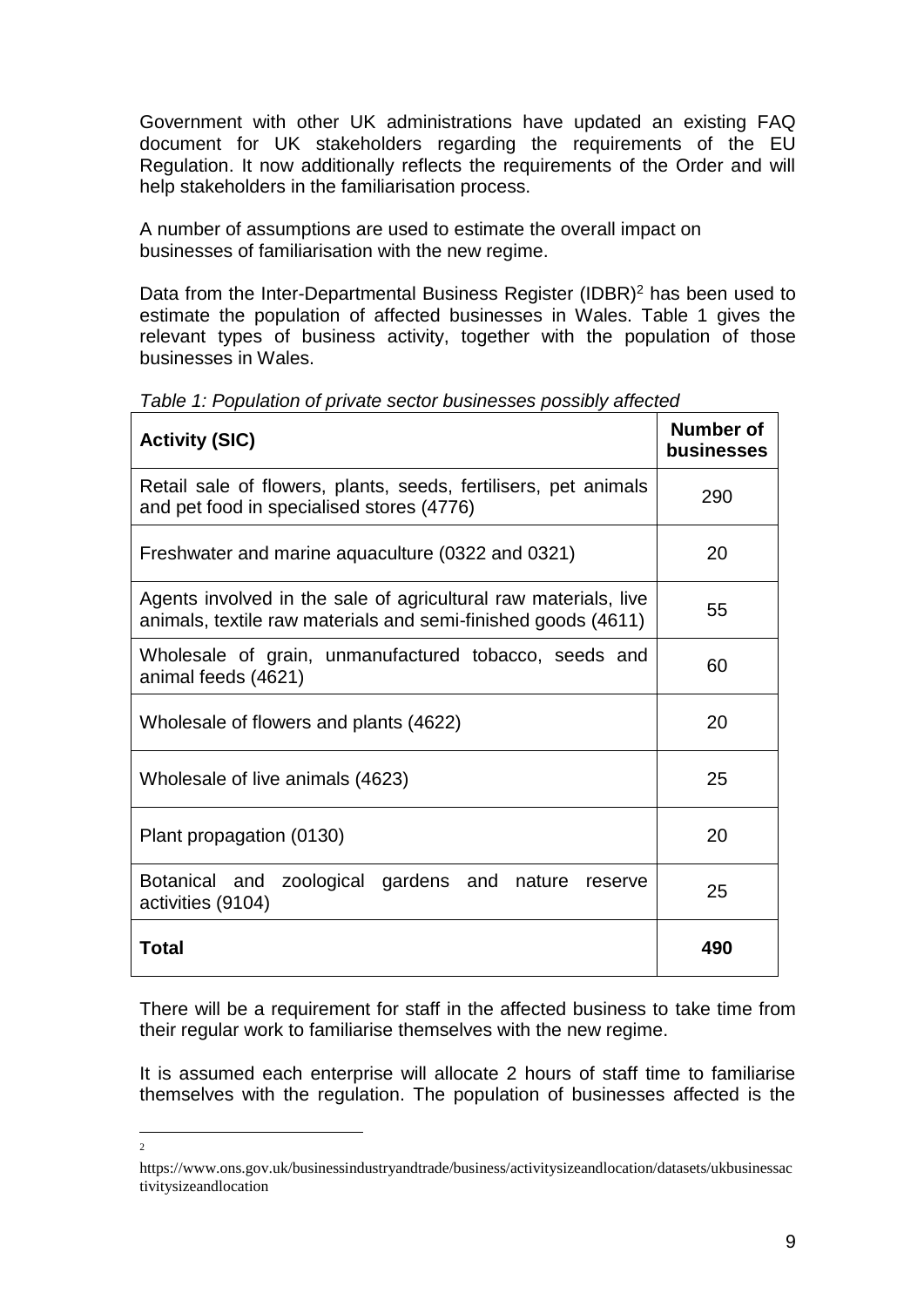total in Table 1. This is likely to be at the high end of the range of possible values for affected businesses as it is expected only a proportion of the businesses listed will have any need to familiarise themselves with the new regime.

To estimate the value of the time taken in completing the familiarisation task, median gross weekly earnings for full-time employees for all local authorities by place of work, in Wales<sup>3</sup> have been used. This equals £501.44 per week and has been divided by 37 to provide an hourly rate; £13.55 per hour. It is standard practise to add on 30% to this value (reflecting employer's NI and pension costs) to calculate the total cost. This equates to an hourly rate of £17.62.

Using the hourly rate and multiplying it by 2 hours and total number of business gives an estimated costs of £18,000 across Wales. These costs are anticipated in the first year of the regime. After that familiarisation costs would be much reduced.

#### Permits and licences

The Order sets out provisions relating to permits and licences, which allow derogations from the restrictions in the EU Regulation, and provisions for enforcing the conditions of permits and licences. Permits under the regime are already issued by the Animal and Plant Health Agency, and (in the case of fish and shellfish) by the Centre for Environment and Aquaculture Science, on behalf of the Secretary of State and the Ministers of the Devolved Administrations. Costs relating to permits are therefore not considered further in this document.

Licences, which will be issued by Natural Resources Wales (NRW), will be available for certain activities which would otherwise be prohibited by the EU Regulation. These purposes include; implementing an eradication measure for a newly arrived species; implementing a management measure for a widely spread species; or lower level purposes such as keeping an animal until the end of its natural life, for example where a zoo acquires an animal which appears on the EU IAS list after the species was listed

Licensing officers within Natural Resources Wales (NRW) will be involved in assessing and determining a licence application for specified activities relating to listed species. The first two categories of licence highlighted above ("higher level applications") are likely to require significantly more time input from NRW licensing and specialist staff than a licence issued under the third category above ("lower level application") which will mainly be administrative and straight forward. It is assumed NRW, as the principle environmental advisor and regulator in Wales, will be actively involved with the work to implement an eradication measure or management measure of the type for which a licence would be required as well as acting as the relevant licensing authority. Table 1 shows a breakdown of the estimated costs (staff time and wages) for NRW, to complete each task involved with reviewing an application to implement an

 $\frac{1}{3}$ 

[https://www.ons.gov.uk/employmentandlabourmarket/peopleinwork/earningsandworkinghours/bulletins/](https://www.ons.gov.uk/employmentandlabourmarket/peopleinwork/earningsandworkinghours/bulletins/annualsurveyofhoursandearnings/2018) [annualsurveyofhoursandearnings/2018](https://www.ons.gov.uk/employmentandlabourmarket/peopleinwork/earningsandworkinghours/bulletins/annualsurveyofhoursandearnings/2018)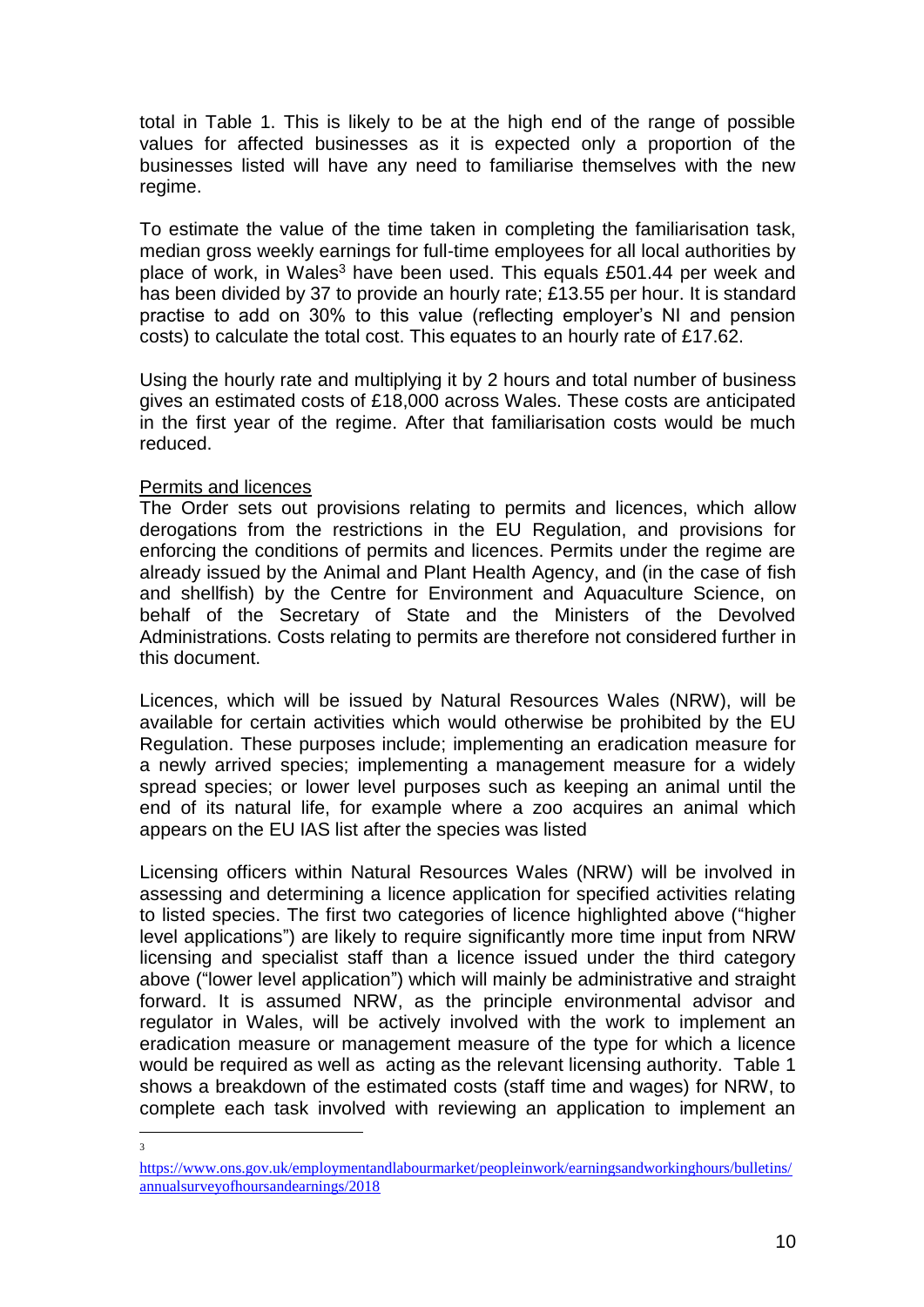eradication or management measure. These calculations are based on best estimates Welsh Government discussed with Natural Resources Wales.

| <b>Activity</b>                                                                            | Time taken to<br>complete (days:<br>assume 7.24<br>working hours<br>per day) | Grade of<br>employee and<br>wage (£ per hour<br>- rounded down) | Total cost (£)                               |
|--------------------------------------------------------------------------------------------|------------------------------------------------------------------------------|-----------------------------------------------------------------|----------------------------------------------|
| Processing application in<br>Permitting team                                               | 0.5                                                                          | B3 (£19)                                                        | 68 (3.62 x 19)                               |
| Dealing with initial<br>enquiries/proposal/discussions                                     | 1                                                                            | $C2$ (£24)                                                      | 173 (7.24 x24)                               |
| Site visits or meetings                                                                    | 1                                                                            | C <sub>2</sub> (£24)                                            | 173 (7.24 x 24)                              |
| Background research /<br>consultations                                                     | 1                                                                            | $C2$ (£24)                                                      | 173 (7.24 x 24)                              |
| Placing application notice (for<br>comment) on website and<br>collating/analysing comments | 1                                                                            | $C2$ (£24)                                                      | 173 (7.24 x 24)                              |
| Detailed proposal/application<br>assessment                                                | 1                                                                            | $C2$ (£24)                                                      | 173 (7.24 x 24)                              |
| Authorising application                                                                    | 0.5                                                                          | D1 (£32)                                                        | 115 (3.62 X 32)                              |
| Drafting licence / rejection /<br>notifying decision                                       | 0.5                                                                          | B3 (£19)                                                        | 68 (3.62 x 19)                               |
| Total                                                                                      | 6.5                                                                          |                                                                 | £1,116 (round up<br>to<br>nearest<br>pound). |

Table 2 - application to implement an eradication or management measure (higher level application)

Table 3 - application for a basic application (lower level application)

| <b>Activity</b>                                         | Time taken to<br>complete (days:<br>assume 7.24<br>working hours per<br>day) | Grade of<br>employee and<br>wage (£ per<br>hour – rounded<br>down) | Total cost (£)                       |
|---------------------------------------------------------|------------------------------------------------------------------------------|--------------------------------------------------------------------|--------------------------------------|
| Processing application in<br>Permitting team            | 0.25                                                                         | B3 (£19)                                                           | 34 (1.81 x 19)                       |
| Dealing with initial enquiries<br>/proposal/discussions | 0.25                                                                         | $C2$ (£24)                                                         | 43 (1.81 x24)                        |
| Application assessment                                  | 0.5                                                                          | $C2$ (£24)                                                         | 86 (3.62 x 24)                       |
| Authorising application                                 | 0.25                                                                         | D1 (£32)                                                           | 57 (1.81 X 32)                       |
| Drafting licence / rejection /<br>notifying decision    | 0.25                                                                         | B3 (£19)                                                           | 34 (1.81 x 19)                       |
| <b>Total</b>                                            | 1.5                                                                          |                                                                    | £254 (round up to<br>nearest pound). |

Estimated costs for a higher level application are £1,116 and for a lower level application £254. On the best guess scenario it is assumed there might be between 1 - 3 applications per year for a higher level application and 10-15 applications per year for lower level applications. This amounts to between £3656 - £7,158 pa. It is standard practise to add on 30% to this value (reflecting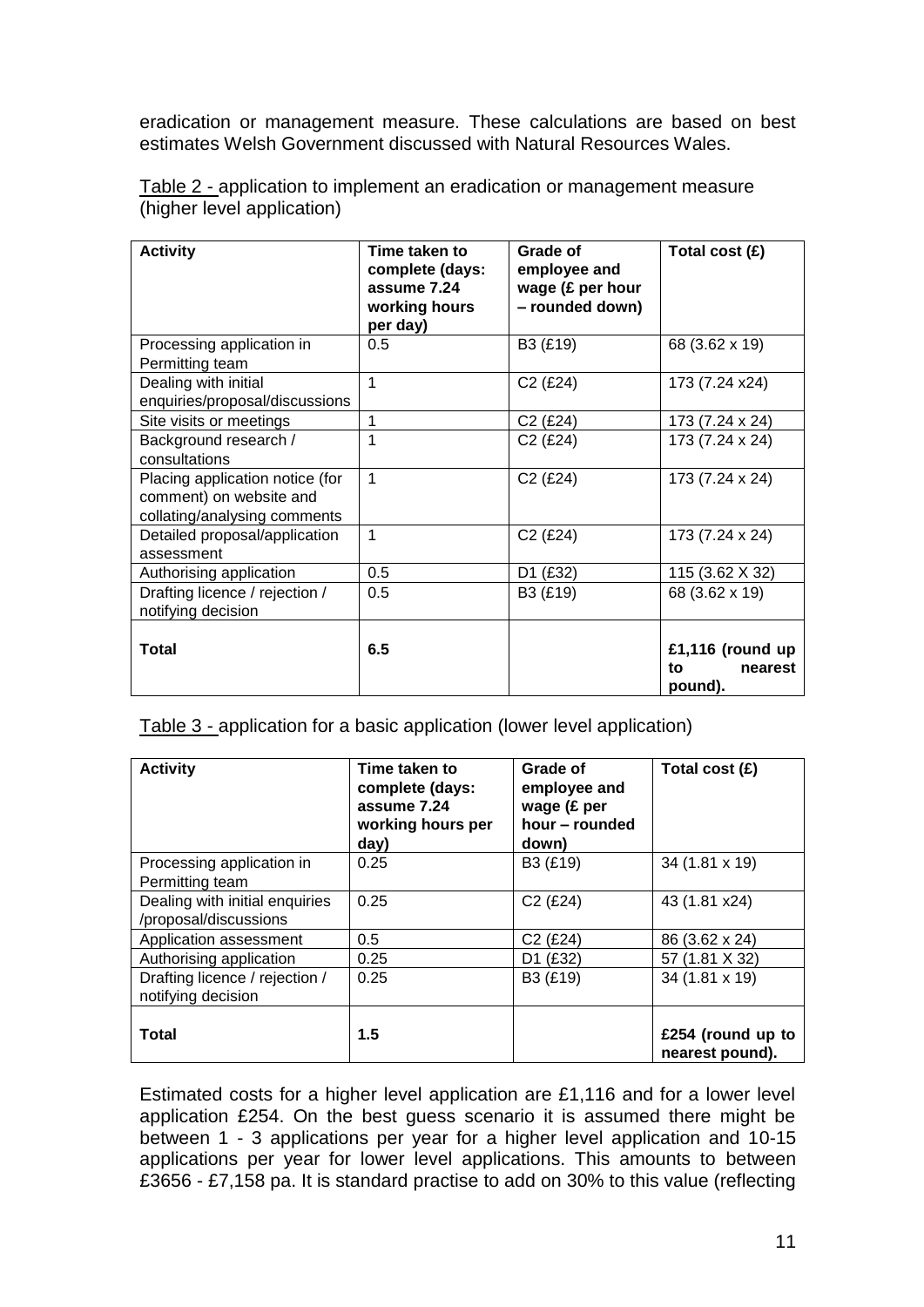employer's NI and pension costs) to calculate the total cost to the licensing authority in delivering a service, so that actual total will be approximately between **£4,750 - £9,300 per annum.**

The above figures do not take account of any monitoring of licence conditions or enforcement action where licence conditions are not complied with. It would be difficult to make assumptions on unknown future individual events such as a breach of any number of possible licence conditions. However, the process involved in pre-licence discussions and planning should, to a great extent, reduce the likelihood of potential adverse impacts, and where there are any there should be procedures in place to mitigate these included in the detailed proposal submitted with an application. Investigation of a complicated case however could include costs for senior office time, confiscation and keeping of a specimen and disposal of a specimen.

Costs of any required mitigation and enforcement should be far less under a licences regime than a non-licensed regime.

There is an additional anticipated one-off cost to NRW for setting up the licensing system. This might include costs around online guidance, drafting new application forms and licence templates and making these available on the NRW website. NRW already undertake wildlife licensing functions on behalf of Welsh Ministers and as such are familiar with the requirements of a licensing process and have a templates which could be modified and a licensing area on their website. The costs of set up are therefore estimated to be minimal and might include 2 weeks of a B£ officer and 4 days of a C2 officer. This would amount to a total set up costs of approximately **£2,800**. Calculated by £19 x 74 hours, £24 x 30 hours x130%.

#### **Estimated costs to a licence applicant**

An applicant will need to provide supporting information with any application and potentially, for higher level applications, carry out public engagement and / or consultation exercises. An application would likely take an organisation several weeks, to produce. Assuming the application process is condensed into a single block of work, we estimate the process would take between 20 - 30 days of staff time. An applicant may wish to seek additional professional guidance / advice in order to complete the application. Applicants would be expected to comply with existing regulations and any available recognised INNS guidance.

| <b>Activity</b> | <b>Time taken</b><br>to<br>complete<br>(days:<br>assume<br>7.24<br>working | Time<br>taken to<br>complete<br>(days:<br>assume<br>7.24<br>working | Wage of<br>employee<br>(E <sub>per</sub> )<br>hour $-$<br>rounded<br>down) | Total<br>(£)<br>days) | cost<br>(20 | <b>Total cost</b><br>(£) (30<br>days) |
|-----------------|----------------------------------------------------------------------------|---------------------------------------------------------------------|----------------------------------------------------------------------------|-----------------------|-------------|---------------------------------------|
|                 | hours per                                                                  | hours                                                               |                                                                            |                       |             |                                       |

Table 4 - application to implement an eradication or management measure (higher level application)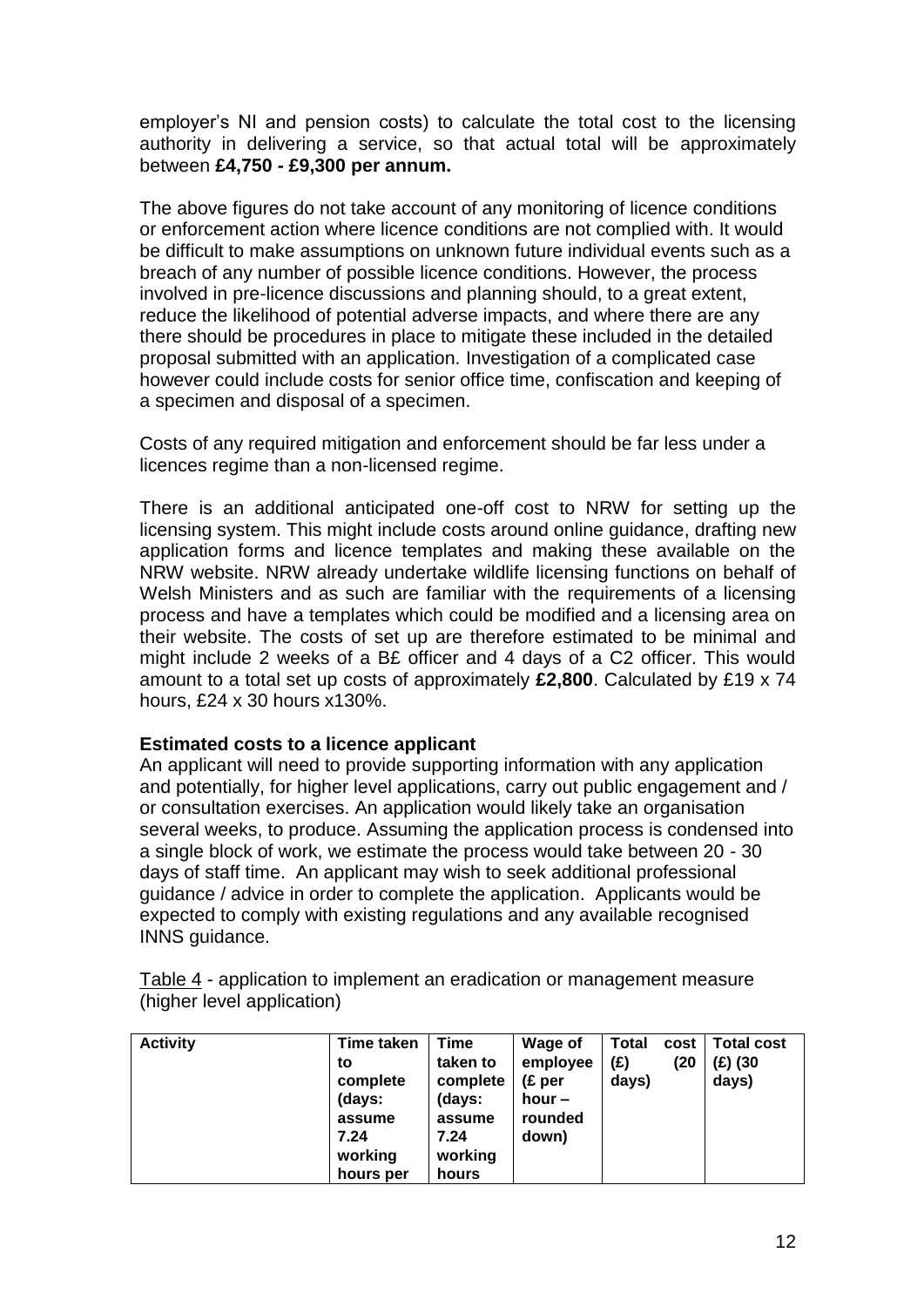|                                                                          | day) | per day) |     |                                              |                                              |
|--------------------------------------------------------------------------|------|----------|-----|----------------------------------------------|----------------------------------------------|
| Administration associated<br>with coordination of<br>licence application | 10   | 13       | £19 | 1,368 (72 x<br>19)                           | 1,788 (94 x<br>19)                           |
| Background research /<br>consultations with<br>stakeholders              | 5    | 10       | £24 | (36)<br>864<br>x24)                          | 1,737 (72<br>x24)                            |
| Detailed proposal/licence<br>application and internal<br>sign-off        | 5    | 7        | £32 | 1,152 (36 x<br>32)                           | 1,621 (50 x<br>32)                           |
| <b>Total</b>                                                             | 20   | 30       |     | £3,384<br>(round up<br>to nearest<br>pound). | £5,148<br>(round up<br>to nearest<br>pound). |

It is standard practise to add on 30% to the calculated value (reflecting employer's NI and pension costs) to calculate the total cost to the organisation in submitting a licence application. For 20 days of work, the total cost will be approximately **£4,400.** For 30 days of work, the total cost will be approximately **£6,700.**

It is anticipated to prepare and submit a lower level application would take no more than 1 day of staff time.

There is currently no fee charged for wildlife licence applications. However, this is a matter that will be considered in the future. The Welsh Government requires NRW to recover the cost for their regulatory work from those who they regulate as set out in Welsh Government's Managing Welsh Public Money policy. In England, Natural England already have the ability to recover costs in certain circumstances for example under the powers in the new Wildlife Licence Charges (England) Order 2018. Charging for INNS licences would not be introduced before a public consultation was undertaken and responses were fully considered.

NRW view cost recovery as important because it protects the grant in aid money they receive for use delivering other outcomes that cannot be funded from charges. Charging also enables NRW to provide a professional permitting service for our customers and help ensure NRW have resources to gather evidence about risk and adopt a preventative approach.

We estimate that there will be between 10 and 30 applications made to NRW for higher level licence applications, over the next 10 years therefore amounting to between £44,000 and £201,000 between the organisations applying. The majority of these organisations are likely to be government agencies, utility companies or conservation organisations using grant monies.

#### Enforcement costs

The enforcement regime includes issuing of warning letters as the first course of action in most circumstances to seek to bring an individual or business into compliance with the Order. Once a civil sanction is served, this will provide an opportunity to seek to resolve issues between the parties without the need for further action. It is estimated 0 – 3 civil penalties issued in Wales per annum.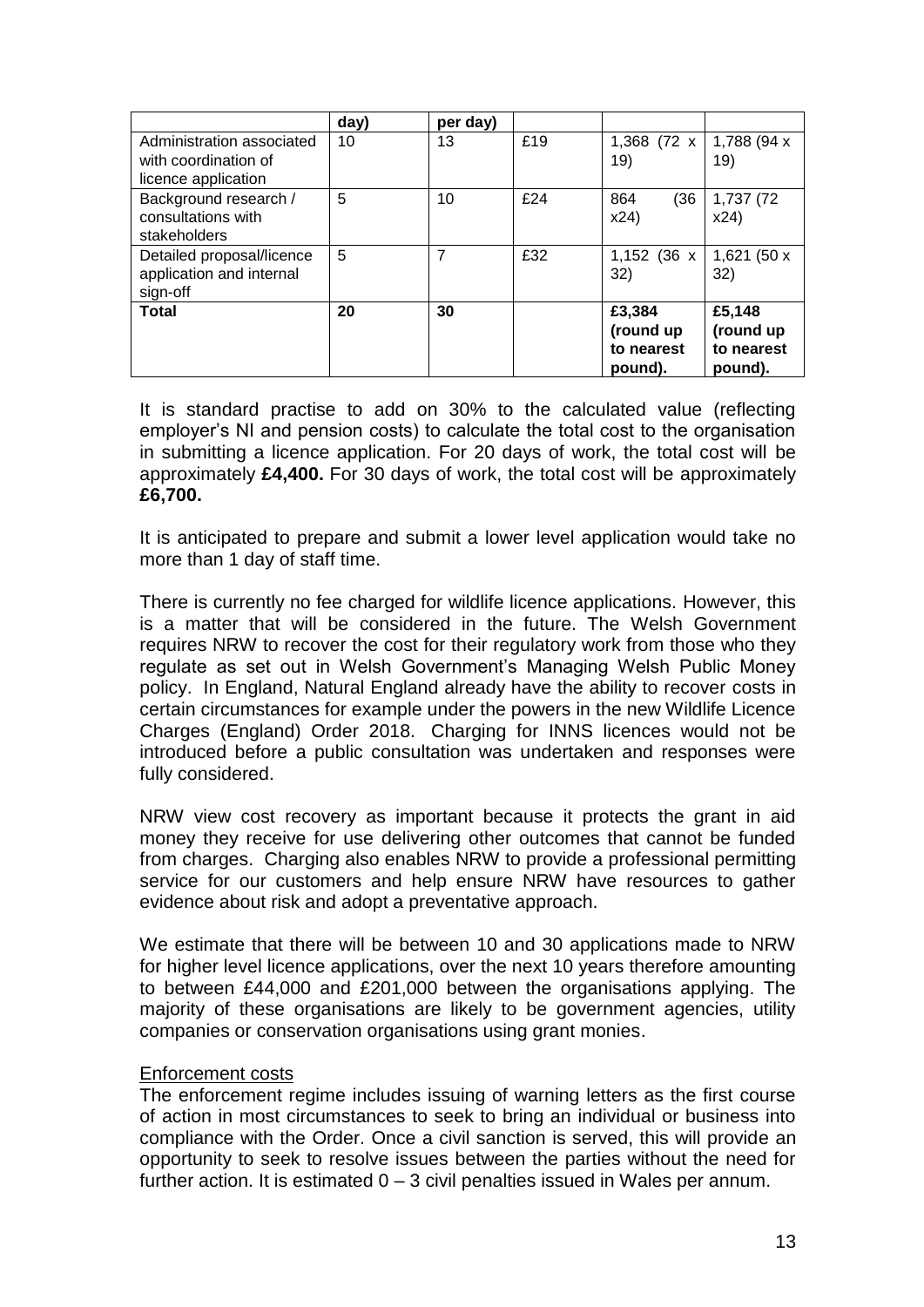The civil sanctions regime within the Order is broadly based on powers contained in Regulatory Enforcement and Sanctions Act 2008. However, the regime deviates from the RES model with regard to:

- Fixed Monetary Penalties - penalty levels set at £1,000 for individuals and £3,000 for a body corporate;

- Standard of proof - a balance of probability rather than a criminal standard approach has been adopted.

The Order allows for the use of Fixed Monetary Penalties, Variable Monetary Penalties and Restoration Notices to be used for all businesses, irrespective of size, and not just businesses with over 250 employees.

Conclusions: The Welsh Government believes civil sanctions are a useful tool to enforce against breaches of wildlife law. However, we want to highlight the serious risk that INNS pose to the environment and economy and believe it is necessary to create criminal offences to cover the prohibitions contained in the EU Regulation. There is case law setting out the requirements in EU law for equivalence between EU and national penalties. Specifically, penalties for breach of EU law need to be equivalent, both procedurally and substantively, to those applicable to infringements of national law of a similar nature and importance. The Wildlife and Countryside Act 1981 contains provisions of a similar nature and importance with regard to the sale and release of protected and non-native species (NNS), namely those found in (species listed in Schedule 9, and offences contained in s.14 and s.14ZA of the Wildlife and Countryside Act 1981 as amended). It would be difficult to argue that the prohibitions set out in the Regulation were significantly less serious than the sale and release of NNS, and in fact the release of INNS is significantly more serious.

#### Option 2

**Introduce civil and criminal penalties -** Under this option, civil and criminal sanctions would be introduced for penalties applicable to infringements of the EU Regulation.

Benefits: The EU requires all Member States to introduce a domestic enforcement and permitting regulation to support the EU Regulation. This option is likely to be the most effective in terms of tackling the threats caused by INNS and is the most likely option to reduce the costs of dealing with INNS, currently estimated to cost the British economy at least £1.7 billion pounds annually.

Costs: Costs under Option 1 are similar to those outlined under Option 2 other than higher fines relating to criminal penalties.

The fines and custodial penalties are set out below. They are based on equivalent penalties in the Wildlife and Countryside Act: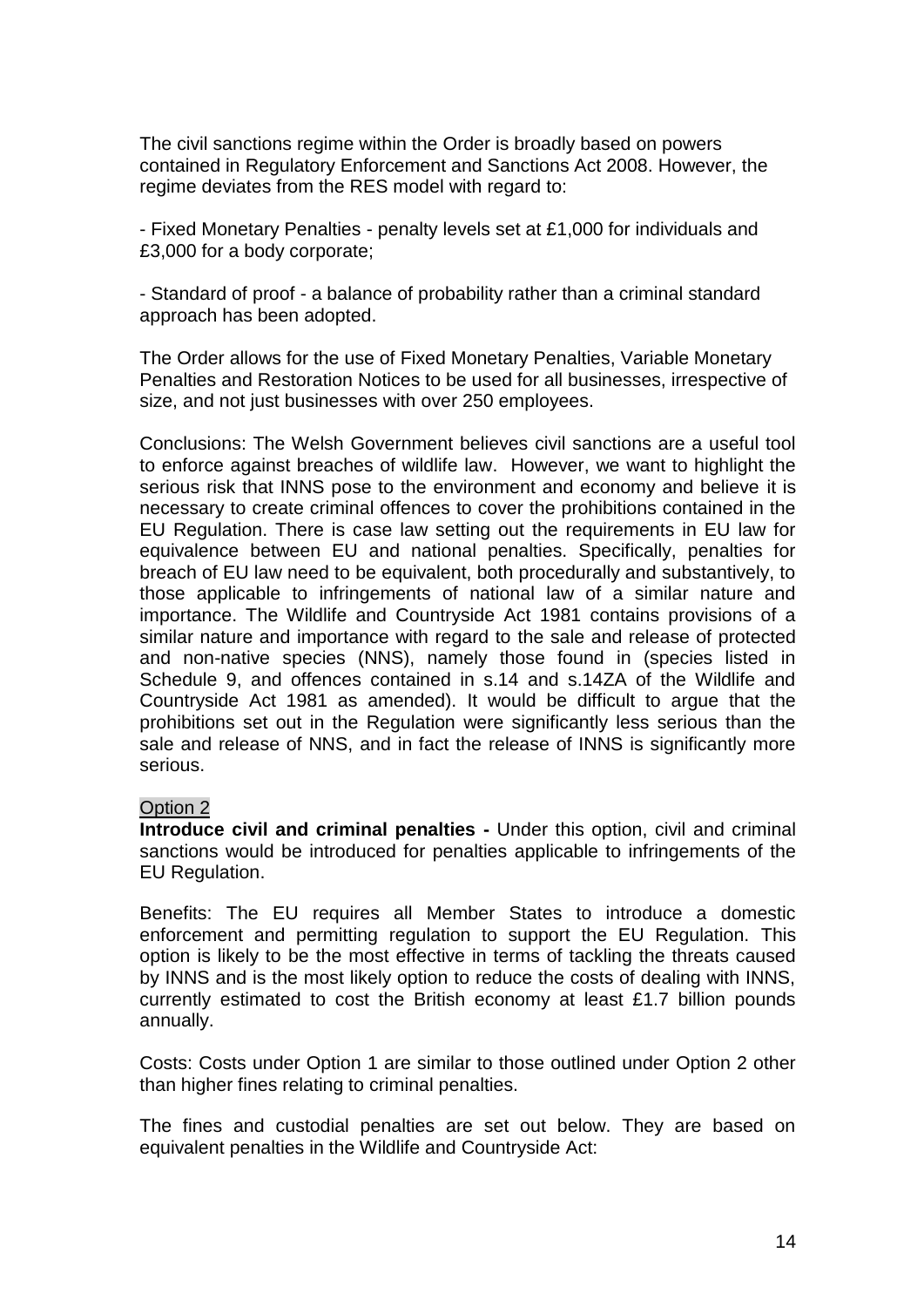A person guilty of an offence under the proposed legislation would be liable:

a) on summary conviction to imprisonment for a term not exceeding six months or to a fine, or to both:

(b) on conviction on indictment, to a imprisonment for a term not exceeding two years or to a fine, or to both.

Whilst low levels (between  $0 - 3$  per annum) of criminal prosecutions are anticipated Welsh Government's view is that criminal penalties will act as a suitable deterrent.

Conclusions: Welsh Government want to highlight the serious risk that INNS pose to the environment and economy and believe it is necessary to create criminal offences to cover the prohibitions contained in the EU Regulation. These have been put in place to act as a backstop to the civil penalties, and as a final step in preventing extreme/persistent breaches of the prohibitions. They would also place penalties for breach of the Regulation at an equivalent level to existing domestic legislation on non-native species (sections 14 and 14ZA of the Wildlife and Countryside Act 1981, relating to release and sale of nonnative species).

This approach is in line with legislation being put in place by Northern Ireland and the Scottish Government. Although in the case of Scotland, they are proposing not to offer the option of civil penalties.

Having a joined up approach across the whole of the UK is essential to maintaining a universal strategy for INNS management and control. Alongside our obligation to implement the Regulation, the UK as a whole has committed to numerous international agreements, such as the Convention on Biological Diversity.

## **8. Consultation**

Between 9 January and 3 April 2018, Defra and Welsh Government undertook a joint public consultation via Citizen Space. The consultation sought views on proposed penalties in respect of restrictions outlined at Article 7 of the EU Regulation which prohibit the intentional: (a) importing; (b) keeping; (c) breeding; (d) transporting; (e) selling; (f) using or exchanging; (g) permitting to reproduce, grow or cultivate or (h) releasing into the environment of any live specimens of the species on the Union list.

It also sought views on penalties in respect of permits which allow derogations from the above restrictions. Proposed penalties related to: making a false statement to obtain a permit; falsifying or altering a permit; or using a specimen otherwise than in accordance with a permit; knowingly contravening a condition or requirement of a permit; intentionally obstructing an authorised enforcement officer; impersonating an enforcement officer, with intent to deceive; attempting to commit any of the offences above.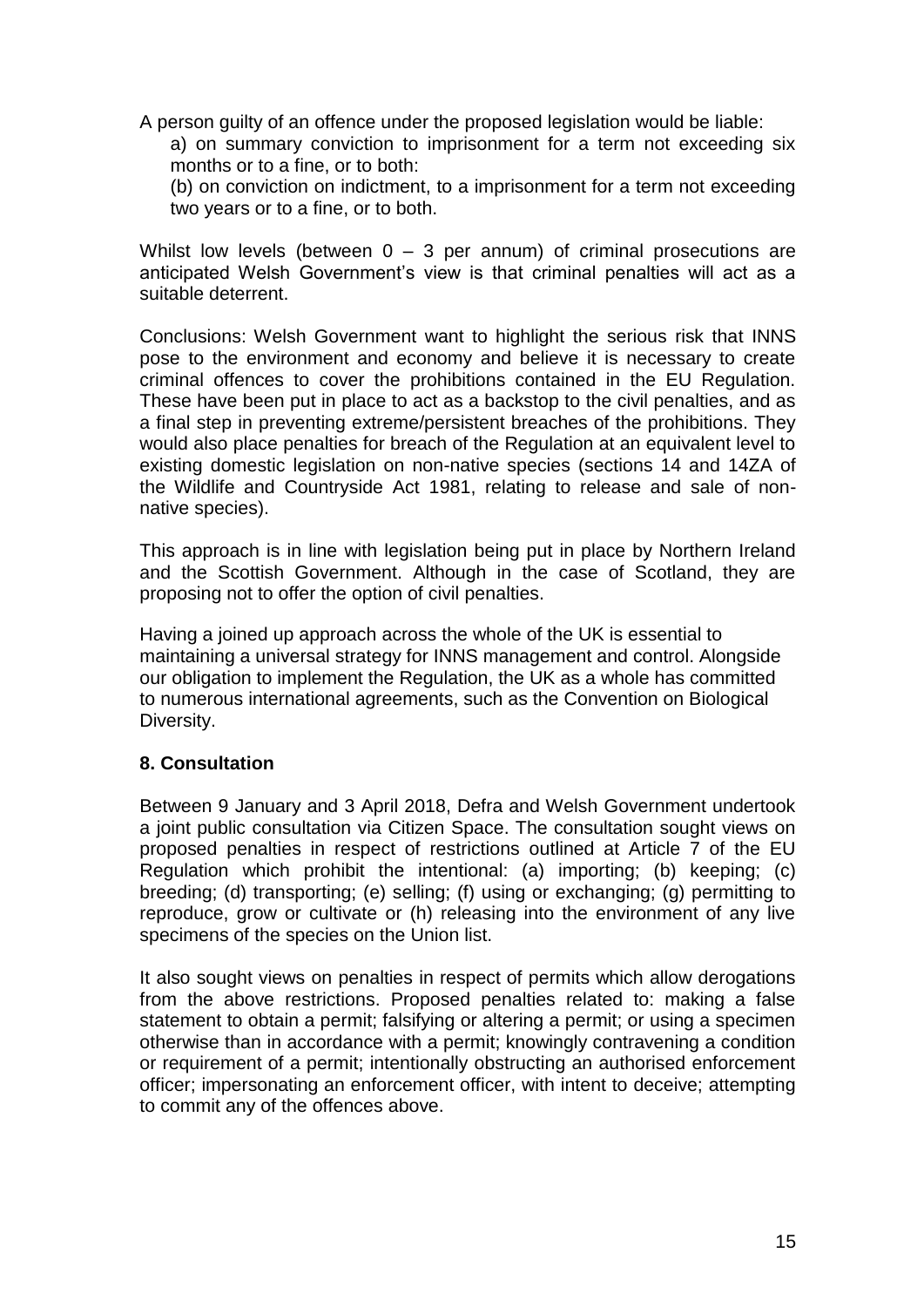128 responses were received from a wide range of interests. 42 of those were from individuals clearly representing organisations and 86 from individuals presenting their own views.

The proposed civil penalties regime was well received with two thirds of those consulted content with the proposal. Half of those who were not content believed penalties should be higher or stronger (criminal) sanctions are required.

Regarding the level at which penalties should be set, 66% of respondents supported new penalties being in line with, or higher than, existing penalties as set out in the Wildlife and Countryside Act 1981.

As the majority of the prohibitions contained in the Order cover Wales and England, Welsh Government has worked closely with Defra colleagues to prepare the Order. Scotland and Northern Ireland are putting in place their own equivalent regulations to enforce the EU Regulation. The Devolved Administrations and Defra have liaised closely through regular meetings. Policy colleagues have not raised any particular concerns.

A summary of the consultation responses is available at: [https://www.gov.uk/government/consultations/invasive-non-native-species](https://www.gov.uk/government/consultations/invasive-non-native-species-regulations-enforcement)[regulations-enforcement](https://www.gov.uk/government/consultations/invasive-non-native-species-regulations-enforcement)

#### **9. Competition Assessment**

See Appendix A

#### **10. Post implementation review**

The review clause at section 43 relates to the Secretary of State only. The UK Government requires review provisions in all new legislation which imposes a regulatory burden. There is currently no similar requirement in Wales.